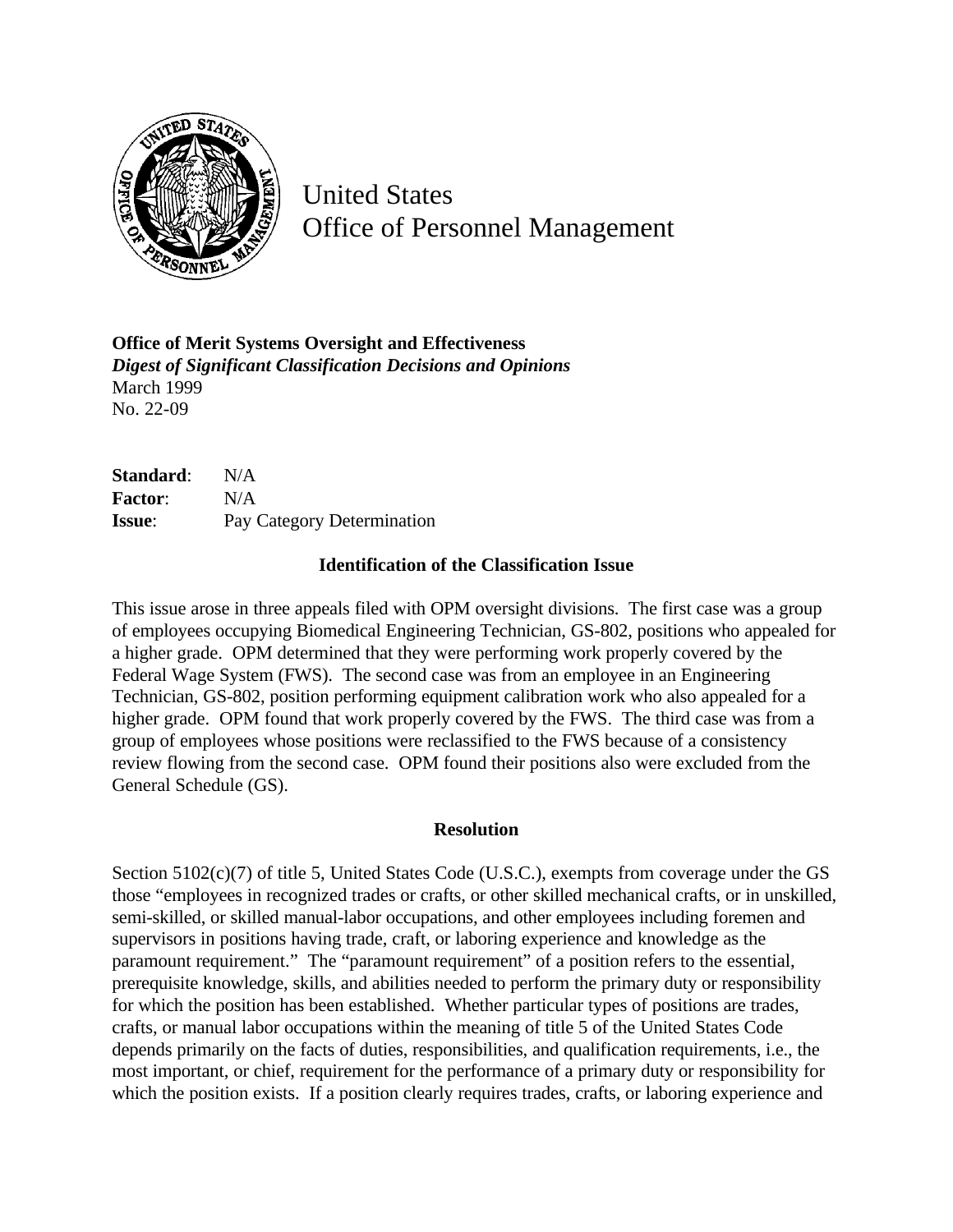knowledge as a requirement for the performance of its primary duty, and this requirement is paramount, the position is under the FWS regardless of its organizational location or the nature of the activity in which it exists.

In the first case, the primary duties and responsibilities included medical equipment maintenance, installation, evaluation, minor modification, inspection, and testing. The appellants' performance plan identified the following elements for appraisal: preventive maintenance, electrical safety, and incoming inspections; maintenance and repair; and responding to equipment failures in an emergency. Work orders and preventive maintenance logs showed that the appellants spent approximately 30 percent of their time on preventive maintenance and 45 percent of their time on equipment repair. The regular and recurring work of their position required a knowledge of mechanics, electronics, pneumatics, electromechanics, optical repair, and electrical, mechanical, and solid state circuitry. They had to be familiar with a variety of test equipment such as analog and digital multimeters, integrated circuit testers, and pneumatic analyzers. They tested and repaired a wide variety of medical equipment such as radiographic units, electrocardiographs, blood gas analyzers, film processors, defibrillators, laser imagers, ventilators, patient monitors, audiometers, etc. Records showed that less than two percent of their work involved modification to or redesign of equipment. These only involved minor modifications, e.g., changing out parts of equipment using kits furnished by the manufacturer, installing check valves to prevent the overflow of waste, or placing antistatic mats around equipment to prevent static.

The GS-802 series includes technical positions that primarily require applying practical knowledge of the methods and techniques of engineering and the construction, application, properties, operation, and limitations of engineering systems, processes, structures, machinery, devices, and materials in the performance of technical work in research, development, design, evaluation, construction, inspection, application, standardization, and test or operation of systems, equipment, and devices. In comparison, the Medical Equipment Repairer, WG-4805, occupation includes work involved in the installation, maintenance, overhaul, repair, and testing of various medical and dental equipment used in patient diagnosis and treatment and in research laboratories. This work requires a knowledge and application of mechanical, electrical, and electronic principles and circuitry, the ability to determine malfunctions, and the skill to repair and maintain a variety of medical, dental, and laboratory equipment.

In discussing whether the Engineering Technician, GS-802, series covered the appellants' work, OPM noted that engineering technician positions and FWS jobs sometimes involve overlapping activities. A skilled trades person should possess many of the same knowledges, skills, and abilities as a technician. Occasionally, the technical aspects of the work of a position requiring competence in a trade may be significant in evaluating the level of difficulty, responsibility, and qualifications required for the work, but these technical features do not automatically place the jobs under the General Schedule.

The decision further noted that the difference between the General Schedule engineering technician position and the Federal Wage System medical equipment repairer jobs is not so much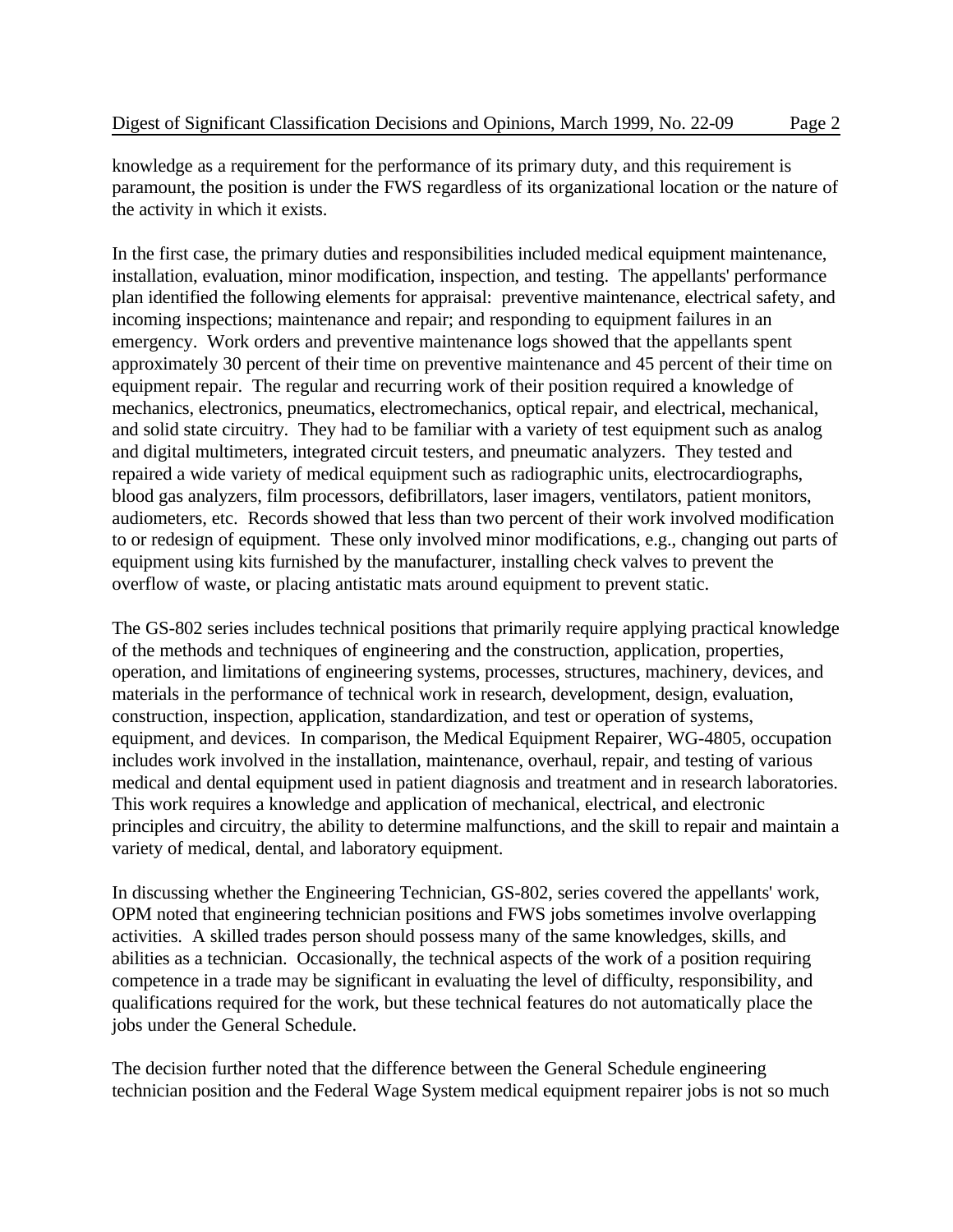in types of skills, knowledges, and abilities possessed as in the degree to which they are possessed and the manner in which they are used. A basic difference is in the mental approach to the problem faced. For example, the technician uses knowledge to solve practical engineering problems. By comparison, the person repairing the equipment uses knowledge to follow and understand the design concepts of others and the purpose and operations of parts and circuits to tune the equipment for optimum performance and to find and correct malfunctions. In practice, this distinction may become blurred somewhat by innovative mechanics who are able to develop shortcut procedures to make their work faster and easier, to recognize and recommend the correction of errors in documentation, or to recommend design or method changes to remedy a deficiency. In such cases, it is important to be mindful that the random performance of such work should not be construed as reflecting the paramount requirement for a position's existence.

Regular and recurring assignments determine the job's classification. OPM determined that the appellants' usual and recurring work assignments and the limited degree to which they performed modification and fabrication work did not provide an opportunity to apply the type of knowledge typically necessary in an engineering technician position. The decision concluded that the paramount requirement for the job's existence was the performance of work that required the application of knowledge and experience typical of the FWS. The job was, therefore, excluded from the GS.

In the second case, OPM found the primary and paramount work of the job was to calibrate testing, diagnostic, and measurement equipment in a production oriented environment. The appellant worked on a mobile team that calibrated and certified equipment at the transfer level. The transfer standards were calibrated and certified at an Area Calibration Laboratory (ACL) using secondary level standards calibrated at the agency's primary standards laboratory. The primary laboratory standards, in turn, are traceable to the National Institute of Standards and Technology. The workload was driven by the mission requirement to calibrate and certify most serviced equipment on a 120-day cycle. The oversight division found that 75 to 80 percent of the equipment was covered by published agency test procedures. Manufacturers' manuals and specification sheets were used to determine calibration requirements and techniques for equipment not in widespread use. Adapting and developing procedures typically consisted of substituting available calibration equipment for models specified in the manufacturer's manual based on performance requirements, or adjusting an established procedure to an updated model for which the tests, connections, and accuracies are the same. Workload records showed that over approximately 14 months 69 procedures were developed by the unit's 18 nonsupervisory employees. The only available information was the defined equipment accuracies, and the employees developed calibration procedures based on their knowledge of equipment operations and procedures covering similar types of equipment.

OPM concluded the primary and paramount work was not developing testing and maintenance procedures for use by others covered by the GS. The oversight division noted that performing testing work is an inherent part of trades functions such as repair, maintenance, installation, and fabrication. Trades work includes making measurements to diagnose malfunctions, to align and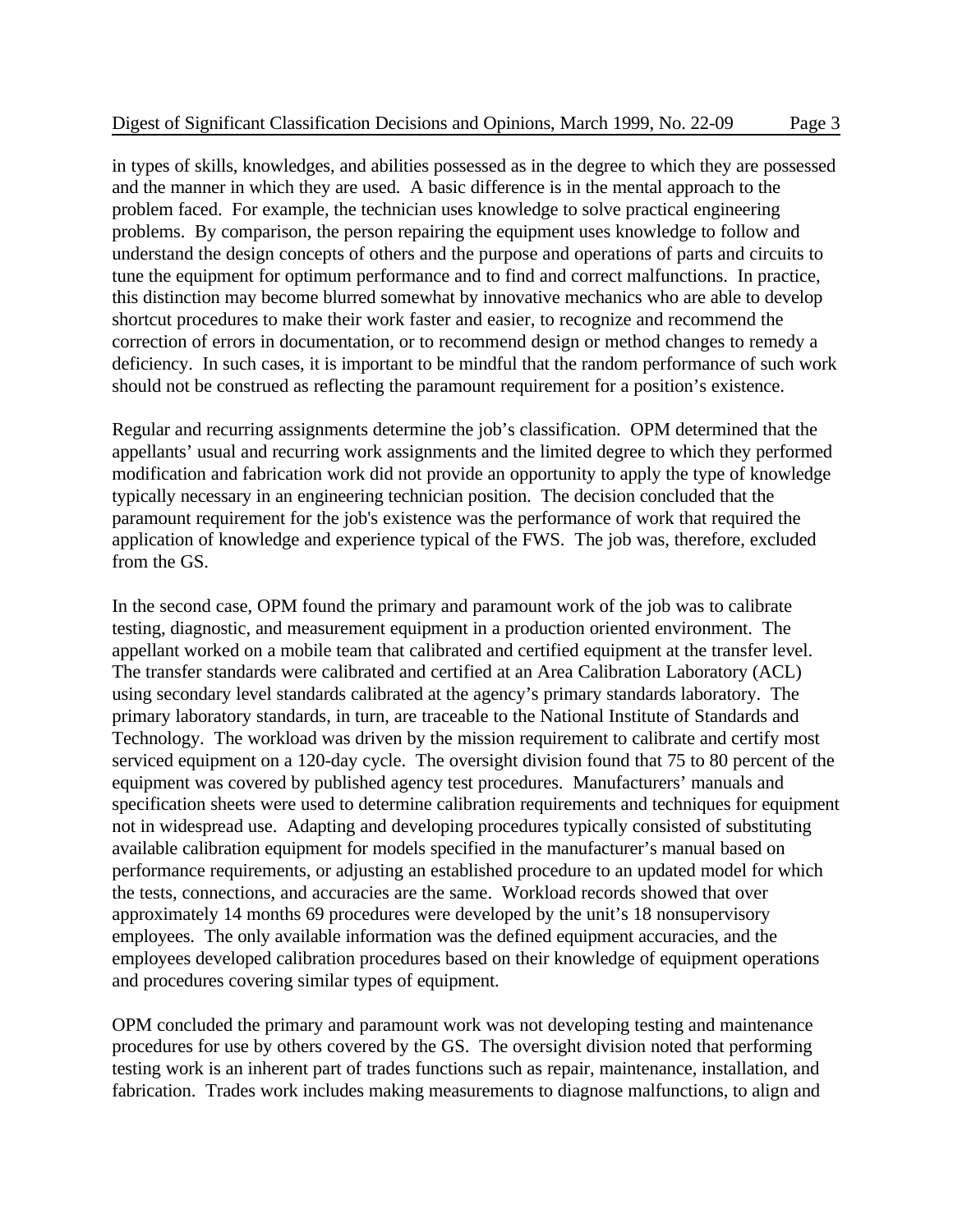calibrate equipment, and to assure that equipment operates within prescribed tolerances and standards. These functions were the primary and paramount requirement for the appealed job and were based on understanding and following the design concepts of others typical of innovative mechanics as discussed in the first case. The decision concluded that the paramount requirement for the job's existence was the performance of work requiring the application of knowledge and experience typical of the FWS. The job was, therefore, excluded from the GS.

The third case was a group appeal from ACL employees whose positions were changed to the FWS from the GS based on the job grading rationale in the second case. The appellants emphasized their work with engineers and other GS personnel; training, certification, and program responsibility for using radioactive sources for nucleonic radiation calibrations; and the overall creativity of their work which should result in placing their positions in the GS. They stated that their calibration of speciality equipment from research and engineering development organizations required them to adapt and develop testing and calibration procedures a substantial amount of their work time.

Published agency guidelines recognized manufacturers' manuals as approved calibration procedures when they identify the technical specifications of the instrument to be calibrated, the required measurement standards and accuracies, and the detailed technical procedures to be used to perform calibration. The oversight division found that if agency test procedures did not exist for equipment, the appellants routinely contacted the submitting activity for a copy of the manufacturer's manual. As necessary, they contacted manufacturers for that information and other documentation that would help in calibrating the equipment. The oversight division concluded this work consisted of understanding and following the design concepts of others typical of innovative mechanics as discussed in the previous two cases. The division noted that recognizing gaps in documentation or recommending changes in procedures based on hands-on experience does not make the work GS. Higher graded trades and craft personnel routinely work with scientists and engineers. Their recommendations for manufacturing approaches and material selection based on extensive practical knowledge and trades experience are given great weight and frequently are adopted.

The oversight division observed that while installation, maintenance, repair, and testing are mentioned in GS standards, e.g., Engineering Technician, GS-802, and Electronics Technician, GS-856, it is the design, development, planning, and acquisition work that is considered paramount and controls the pay category. Installation, maintenance, and other hands-on work covered by these standards are secondary and usually involve an oversight role rather than doing the work.

Allocation of work to the FWS did not, as the appellants appeared to claim, demean its difficulty or complexity. On the contrary, complex trades work is mentally demanding. The calibration and repair of complex electronics and other equipment requires applying knowledge of physical science theories to resolve difficult equipment operation problems. Higher graded electronics trade work requires knowledge of test equipment capability, standard practices for test and